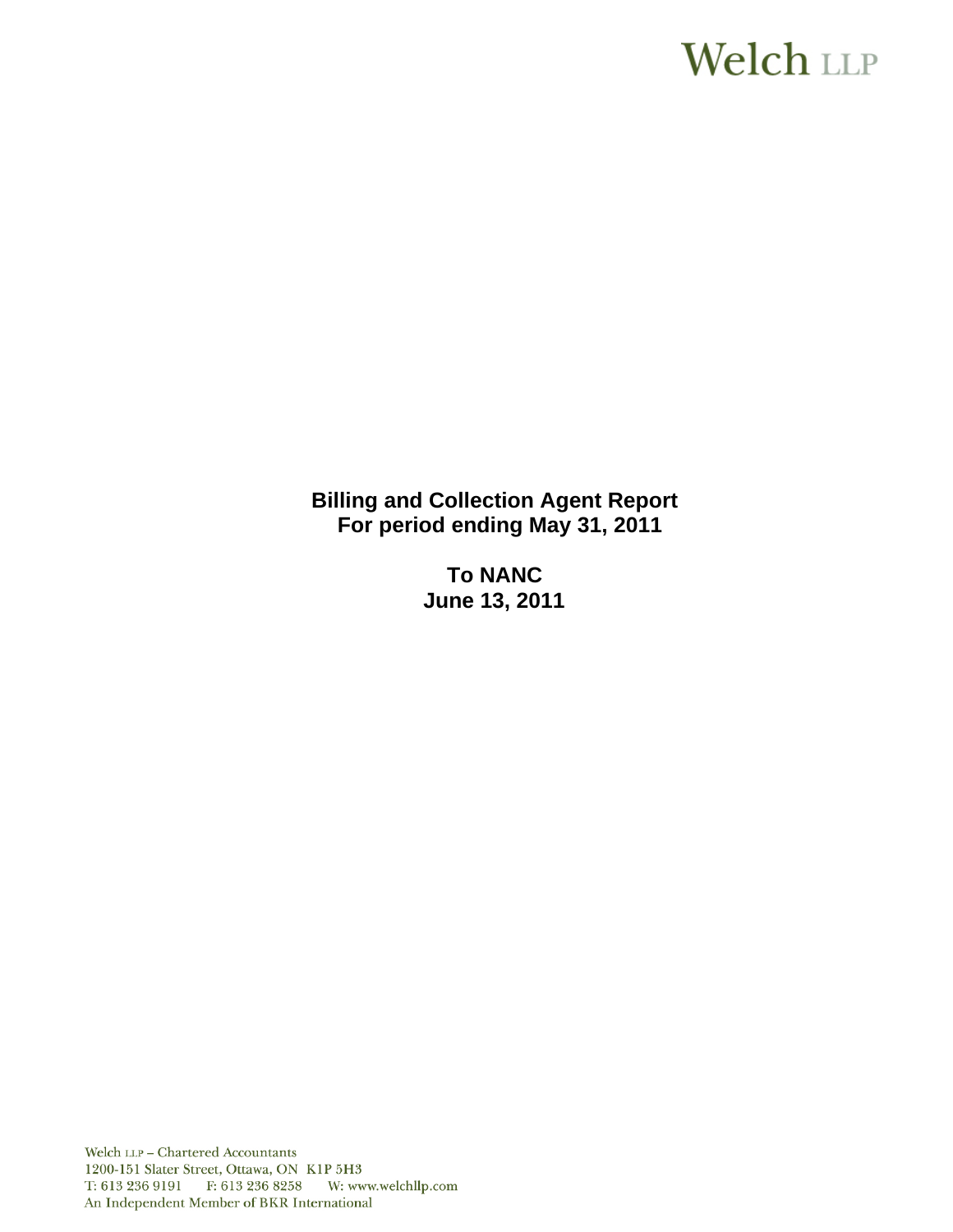# **NANPA FUND STATEMENT OF FINANCIAL POSITION May 31, 2011**

| <b>Assets</b>                                                             |               |                 |
|---------------------------------------------------------------------------|---------------|-----------------|
| Cash Balance in bank account                                              |               | \$<br>1,677,914 |
| Receivable from US Carriers                                               | 197,487       |                 |
| Receivable from Canada                                                    | 6,670         |                 |
| Receivable from Caribbean countries                                       | 2,105         |                 |
| Receivables forwarded to FCC for collection (Over 90 days)                | 379,109       |                 |
| Allowance for uncollectible accounts                                      | (415,900)     | 169,471         |
| Prepaid maintenance contract                                              |               | 1,141           |
| <b>Total assets</b>                                                       |               | 1,848,526       |
| Accrued liabilities (see below for makeup)<br>Less:                       |               | (343,481)       |
| <b>Fund balance</b>                                                       |               | \$<br>1,505,045 |
| Makeup of Accrued Liabilities (see following page for additional details) |               |                 |
| <b>Welch LLP</b>                                                          | 22,784        |                 |
| NEUSTAR Pooling 1K Block Pooling Expenses                                 | 185,365       |                 |
| <b>NEUSTAR Admin Expenses</b>                                             | 130,417       |                 |
| Data Collection Agent - USAC                                              | 4,915         |                 |
|                                                                           | \$<br>343,481 |                 |

### **\*\*\*\*\*\*\*\*\*\*\*\*\*\*\*\*\*\*\*\*\*\*\*\*\*\*\*\*\*\*\*\*\*\*\*\*\*\*\*\*\*\*\*\*\*\*\*\*\*\*\*\*\*\*\*\*\*\*\*\*\*\*\*\*\*\*\*\*\*\*\*\*\*\*\*\*\***

The proposed contribution factor and budget for the period July 2011 to June 2012 was submitted to the FCC on May 2, 2011 for its approval. The proposed contribution factor is 0.000022. The Public Notice was issued on May 16, 2011. It was deemed approved 14 days later.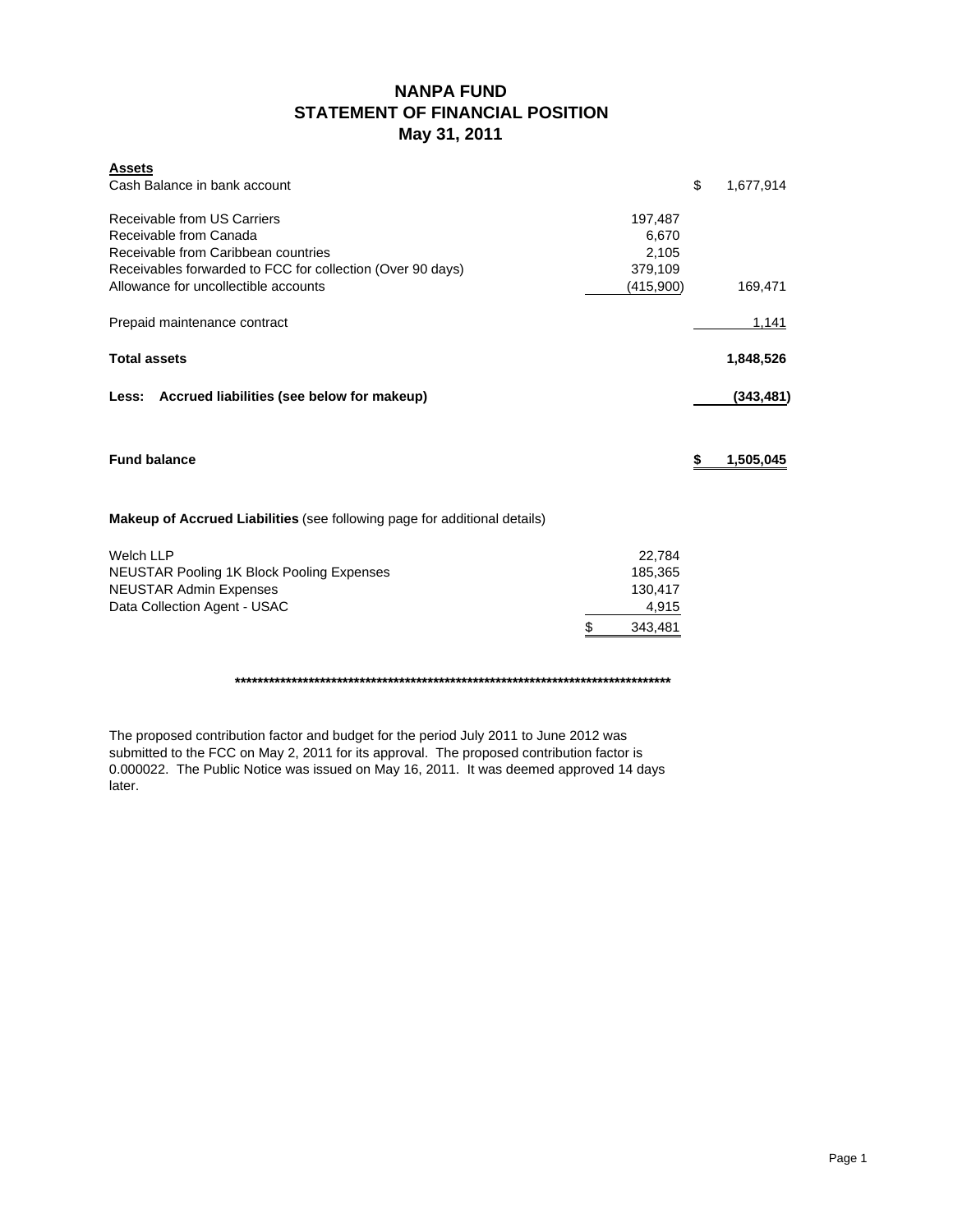### **NANPA FUND FORECASTED STATEMENT OF CHANGES IN FUND BALANCEJULY 2010 TO JUNE 2011**

|                                                                            |            | <b>Actual</b><br><b>Budgeted</b> |                          |                          |                      |                          |                      |                          |                          |                                   |                          |                                   |                          |                    |                   | <b>Variance between</b>                        |  |
|----------------------------------------------------------------------------|------------|----------------------------------|--------------------------|--------------------------|----------------------|--------------------------|----------------------|--------------------------|--------------------------|-----------------------------------|--------------------------|-----------------------------------|--------------------------|--------------------|-------------------|------------------------------------------------|--|
|                                                                            |            | <b>Jul-10</b>                    | Aug-10                   | Sep-10                   | Oct-10               | <b>Nov-10</b>            | <b>Dec-10</b>        | $Jan-11$                 | Feb-11                   | Mar-11                            | Apr-11                   | <b>Mav-11</b>                     | <b>Jun-11</b>            | <b>Total</b>       | <b>Budget</b>     | forecasted balance at<br>June 30/11 and budget |  |
| Revenue                                                                    |            |                                  |                          |                          |                      |                          |                      |                          |                          |                                   |                          |                                   |                          |                    |                   |                                                |  |
| nternational Contributions<br>Canada<br>Caribbean countries                | (1)<br>(1) | 13,339<br>16,403                 | 6,670<br>$\sim$          | 6,670                    | 6,670                | 6,670<br>$\sim$          | 6,670                | 6,670                    | 6,670<br>$\sim$          | 6,669<br>$\overline{\phantom{a}}$ | 6,669<br>$\sim$          | 6,669<br>$\overline{\phantom{a}}$ |                          | 80,036<br>16,403   | 80,036<br>16,403  |                                                |  |
| <b>Total International Contributions</b>                                   |            | 29,742                           | 6,670                    | 6,670                    | 6,670                | 6,670                    | 6,670                | 6,670                    | 6,670                    | 6,669                             | 6,669                    | 6,669                             | $\overline{\phantom{a}}$ | 96,439             | 96,439            |                                                |  |
| Domestic Contributions - US carriers                                       | (1)        | 2,241,497                        | 179,293                  | 188,748                  | 186,209              | 186,448                  | 187,670              | 186,515                  | 187,469                  | 187,247                           | 185,900                  | 177,936                           | $\overline{\phantom{a}}$ | 4,094,932          | 4,034,718         | 60,214                                         |  |
| Late filing fees for Form 499A                                             | (2)        | 100)                             | 9,700                    | 1,600.00                 | 200.00               | 2,600                    | 600)                 | $2,100)$ (               | 500)                     | 300)                              | 1,100                    | 800                               | 115,000                  | 102,800            | 115,000           | 12,200                                         |  |
| Interest income                                                            | (3)        | 1,128                            | 1,267                    | 1,439                    | 1,062                | 979                      | 1,092                | 795                      | 504                      | 449                               | 382                      | 377                               | 1,000                    | 10,474             | 12,000            | 1,526                                          |  |
| <b>Total revenue</b>                                                       |            | 2,272,267                        | 177,530                  | 198,457                  | 194,141              | 191,497                  | 194,832              | 191,880                  | 194,143                  | 194,065                           | 194.051                  | 185,782                           | 116,000                  | 4,304,645          | 4,258,157         | 46,488                                         |  |
| Expenses                                                                   |            |                                  |                          |                          |                      |                          |                      |                          |                          |                                   |                          |                                   |                          |                    |                   |                                                |  |
| <b>NANPA Administration</b>                                                | (4), (7)   | 139,465                          | 130,353                  | 130,041                  | 186,342              | 131,742                  | 141,617              | 128,968                  | 131,075                  | 130,934                           | 136,790                  | 130,417                           | 131,000                  | 1,648,744          | 1,667,000         | 18,256)                                        |  |
| 1K Block Pooling Administration                                            | (4), (8)   | 188,498                          | 186,932                  | 194,735                  | 185,365              | 199,247                  | 185,365              | 185,365                  | 185,365                  | 205,257                           | 185,365                  | 185,365                           | 185,365                  | 2,272,224          | 2,229,082         | 43,142                                         |  |
| <b>DANI</b>                                                                | (9)        |                                  | $\overline{\phantom{a}}$ | $\overline{\phantom{a}}$ |                      | $\overline{\phantom{a}}$ | $\sim$               |                          | $\overline{\phantom{a}}$ | $\overline{\phantom{a}}$          | $\overline{\phantom{a}}$ | $\overline{\phantom{a}}$          | 200,000                  | 200,000            | 200,000           |                                                |  |
| <b>Billing and Collection</b><br>Welch LLP<br><b>Data Collection Agent</b> | (4)<br>(5) | 21,359<br>3,707                  | 20,100<br>3,636          | 20,100<br>3,706          | 20,100<br>4,289      | 20,100<br>7,193          | 20,100<br>6,704      | 20,100<br>9,806          | 22,784<br>3,419          | 22,784<br>5,609                   | 22,784<br>6,281          | 22,784<br>4,695                   | 22,784<br>4,500          | 255,879<br>63,545  | 238,800<br>54,000 | 17,079<br>9,545                                |  |
| <b>Annual Operations Audit</b>                                             | (6)        | $\sim$                           | $\sim$                   | 36,000                   | $\sim$               | $\sim$                   | $\sim$               | $\overline{\phantom{a}}$ | $\sim$                   | $\overline{\phantom{a}}$          | $\sim$                   |                                   |                          | 36,000             | 36,000            |                                                |  |
| <b>Bank Charges</b>                                                        | (10)       | 1,426                            | 4,170                    | 1,741                    | 1,605                | 1,867                    | 1,670                | 1,393                    | 2,056                    | 1,398                             | 1.386                    | 1,621                             |                          | 20,333             | $\overline{a}$    | 20,333                                         |  |
| <b>Carrier Audits</b>                                                      | (11)       |                                  | $\overline{\phantom{a}}$ | $\overline{\phantom{a}}$ |                      | $\overline{\phantom{a}}$ |                      | $\overline{\phantom{a}}$ | $\overline{\phantom{a}}$ |                                   |                          |                                   |                          |                    | 700,000           | 700,000)                                       |  |
| Bad debt expense                                                           | (12)       | 44,293                           | 9,977)                   | 3,473                    | 20,280.00            | 6,614)                   |                      | 1,831)                   | $\sim$                   | 4,700                             |                          | 800.00                            | $\overline{\phantom{a}}$ | 46,578             |                   | 46,578                                         |  |
| <b>Total expenses</b>                                                      |            | 398,748                          | 335,214                  | 382,850                  | 417,981              | 353,535                  | 355,456              | 343,801                  | 344,699                  | 370,682                           | 352,606                  | 344,082                           | 543,649                  | 4,543,303          | 5,124,882         | (581, 579)                                     |  |
| Net revenue (expenses)                                                     |            | 1,873,519                        | 157,684) (               | 184,393)                 | 223,840)             | 162,038)                 | 160,624)             | 151,921                  | 150,556)                 | 176,617)                          | 158,555)                 | 158,300)                          | 427,649)                 | 238,658)           | 866,725)          | 628,067                                        |  |
| <b>Opening fund balance</b>                                                |            | 1,316,054                        | 3,189,573                | 3,031,889                | 2,847,496            | 2,623,656                | 2,461,618            | 2,300,994                | 2,149,073                | 1,998,517                         | 1,821,900                | 1,663,345                         | 1,505,045                | 1,316,054          | 1,366,725         | 50,671                                         |  |
| <b>Closing fund balance</b>                                                |            | 3,189,573                        | 3,031,889                | 2,847,496                | 2,623,656            | 2,461,618                | 2,300,994            | 2,149,073                | 1,998,517                | 1,821,900                         | 1,663,345                | 1,505,045                         | 1,077,396                | 1,077,396          | 500,000           | 577,396                                        |  |
| Fund balance makeup:<br>Contingency<br>Surplus                             |            | 500,000<br>2,689,573             | 500,000<br>2,531,889     | 500,000<br>2,347,496     | 500,000<br>2,123,656 | 500,000<br>1,961,618     | 500,000<br>1,800,994 | 500,000<br>1,649,073     | 500,000<br>1,498,517     | 500,000<br>1,321,900              | 500,000<br>1,163,345     | 500,000<br>1,005,045              | 500,000<br>577,396       | 500,000<br>577,396 | 500,000           |                                                |  |
|                                                                            |            | 3,189,573                        | 3,031,889                | 2,847,496                | 2,623,656            | 2,461,618                | 2,300,994            | 2,149,073                | 1,998,517                | 1.821.900                         | 1.663.345                | 1.505.045                         | 1,077,396                | 1.077.396          | 500,000           |                                                |  |

### **(10)** Bank fees are an expense to the Fund.

### **Assumptions: Reconciliation of Forecast at June 30, 2011 to Budget**

| (1) The US carrier contributions for the period from July 2010 to June 2011 and the International contributions are based upon actual billings.                                                                           | Budgeted fund balance at June 30/11 - contingency                                      | 500,000   |
|---------------------------------------------------------------------------------------------------------------------------------------------------------------------------------------------------------------------------|----------------------------------------------------------------------------------------|-----------|
| (2) These fees represent the \$100 late filing fee charged to those companies that do not file the Form 499A by the due date.                                                                                             | Decrease in fund balance between budget period (February 2010) and June 2010           | (50, 671) |
| (3) Interest income projections are estimates                                                                                                                                                                             | Additional billings over estimate from budget                                          | 60,214    |
| (4) The expense for 1K Block Pooling is based on the contract in force.                                                                                                                                                   | Late filing fees (reversal) for Form 499A                                              | (12, 200) |
| The cost of NANPA Administration is based on contract in force until July 8, 2011.<br>The cost of B&C Agent is based on the interim contract with Welch LLP in force until July 31, 2011.                                 | Over estimate of interest earned to date compared to budget                            | (1,526)   |
| (5) The expense for the Data Collection Agent is based on estimate of costs by USAC for the 2010 calendar year.                                                                                                           | NANP Admin - difference between budget and actual contract awarded after budget period | 27,412    |
| (6) The cost for the annual operations audit performed by Ernst & Young is \$36,000.                                                                                                                                      | NANP Admin - change orders issued                                                      | (9, 156)  |
| (7) No commentary for June                                                                                                                                                                                                | Additional billings from B & C Agent due to renewal of contract                        | (17,079)  |
| (8) No commentary for June                                                                                                                                                                                                | Data Collection fees - Adiustment to actual from budget                                | (9, 545)  |
| (9) Interim p-ANI administration is now covered under the new Pooling contract. \$200,000 has been allowed for the cost of permanent pANI in 2010/11. A change order was submitted to the FCC at the end<br>January 2011. |                                                                                        |           |
|                                                                                                                                                                                                                           | Bad debts not budgeted for                                                             | (46, 578) |
| (10) Bank fees are an expense to the Fund.                                                                                                                                                                                | Pooling change orders                                                                  | (43, 142) |
| (11) The budget allowed \$700,000 for carrier audits. The FCC has indicated that this will not be spent this funding year.                                                                                                | Carrier audits that will not be performed                                              | 700,000   |
| (12) The allowance covers all accounts considered potentially uncollectible at May 31, 2011. This will be covered by the contingency allowance.                                                                           | Permanent pANi that will not be expended prior to June 30th.                           |           |
|                                                                                                                                                                                                                           | Bank fees to be covered by Fund under new B&C Agent interim contract                   | (20, 333) |
|                                                                                                                                                                                                                           | Forecasted Fund balance at June 30/11                                                  | 1,077,396 |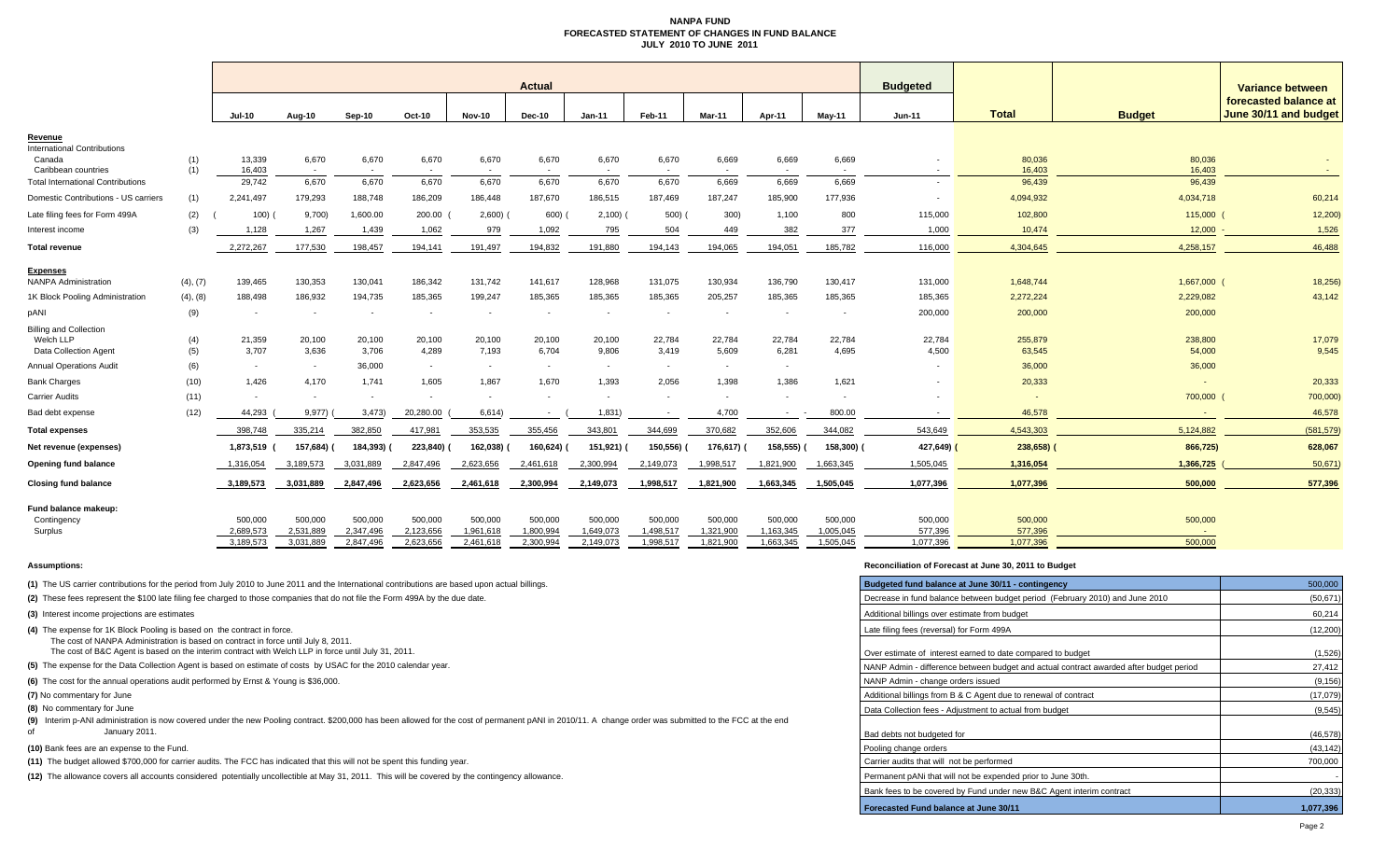### **NANPA FUND FORECASTED STATEMENT OF CHANGES IN FUND BALANCEJULY 2011 TO JUNE 2012**

|                                                                                                                                             |            | <b>Projection</b>         |                          |                                  |                          |                 |                 |                                  |                 |                          |                 |                 |                          |
|---------------------------------------------------------------------------------------------------------------------------------------------|------------|---------------------------|--------------------------|----------------------------------|--------------------------|-----------------|-----------------|----------------------------------|-----------------|--------------------------|-----------------|-----------------|--------------------------|
|                                                                                                                                             |            | <b>Jul-11</b>             | Aug-11                   | <b>Sep-11</b>                    | Oct-11                   | <b>Nov-11</b>   | <b>Dec-11</b>   | <b>Jan-12</b>                    | Feb-12          | Mar-12                   | Apr-12          | <b>May-12</b>   | <b>Jun-12</b>            |
| <b>Projected Revenue</b><br><b>International Contributions</b><br>Canada<br>Caribbean countries<br><b>Total International Contributions</b> | (1)<br>(1) | 6,559<br>16,241<br>22,800 | 6,559<br>$\sim$<br>6,559 | 6,559<br>$\overline{a}$<br>6,559 | 6,559<br>$\sim$<br>6,559 | 6,559<br>6,559  | 6,559<br>6,559  | 6,559<br>$\blacksquare$<br>6,559 | 6,558<br>6,558  | 6,558<br>$\sim$<br>6,558 | 6,558<br>6,558  | 6,558<br>6,558  | 6,558<br>$\sim$<br>6,558 |
| Domestic Contributions - US carriers                                                                                                        | (1)        | 2,493,440                 | 218,555                  | 218,555                          | 218,555                  | 218,555         | 218,554         | 218,554                          | 218,554         | 218,554                  | 218,554         | 218,554         |                          |
| Late filing fees for Form 499A                                                                                                              | (2)        |                           |                          |                                  |                          |                 |                 |                                  |                 |                          |                 | ٠               | 115,000                  |
| Interest income                                                                                                                             | (3)        | 1,000                     | 1,000                    | 1,000                            | 1,000                    | 1,000           | 1,000           | 1,000                            | 1,000           | 1,000                    | 1,000           | 1,000           | 1,000                    |
| Total projected revenue                                                                                                                     |            | 2,517,240                 | 226,114                  | 226,114                          | 226,114                  | 226,114         | 226,113         | 226,113                          | 226,112         | 226,112                  | 226,112         | 226,112         | 122,558                  |
| <b>Projected Expenses</b><br><b>NANPA Administration</b>                                                                                    | (4)        | 131,000                   | 201,000                  | 131,000                          | 131,000                  | 131,000         | 131,000         | 131,000                          | 131,000         | 131,000                  | 131,000         | 131,000         | 131,000                  |
| 1K Block Pooling Administration                                                                                                             | (5)        | 185,365                   | 183,490                  | 181,614                          | 181,614                  | 181,614         | 181,614         | 181,614                          | 181,614         | 181,614                  | 181,614         | 181,614         | 181,614                  |
| pANI                                                                                                                                        | (6)        | 62,289                    | 62,289                   | 62,289                           | 62,289                   | 62,289          | 62,289          | 62,289                           | 62,289          | 62,289                   | 62,289          | 62,289          | 62,289                   |
| <b>Billing and Collection</b><br>Welch LLP<br>Data Collection Agent                                                                         | (7)<br>(8) | 22,784<br>4,917           | 22,784<br>4,917          | 22,784<br>4,917                  | 22,784<br>4,917          | 22,784<br>4,917 | 22,784<br>4,917 | 22,784<br>4,917                  | 22,784<br>4,917 | 22,784<br>4,917          | 22,784<br>4,917 | 22,784<br>4,917 | 22,784<br>4,917          |
| <b>Annual Operations Audit</b>                                                                                                              | (9)        | $\overline{\phantom{a}}$  | $\overline{\phantom{a}}$ | 38,000                           |                          |                 |                 | $\blacksquare$                   |                 | $\overline{\phantom{a}}$ |                 |                 |                          |
| <b>Bank Charges</b>                                                                                                                         | (10)       | 1,800                     | 1,800                    | 1,800                            | 1,800                    | 1,800           | 1,800           | 1,800                            | 1,800           | 1,800                    | 1,800           | 1,800           | 1,800                    |
| <b>Carrier Audits</b>                                                                                                                       | (11)       |                           |                          |                                  |                          |                 |                 | ٠                                | 300,000         |                          |                 |                 |                          |
| Bad debt expense (recovery)                                                                                                                 | (12)       |                           |                          | 70,000                           |                          |                 |                 |                                  | ٠               |                          |                 |                 |                          |
| <b>Total projected expenses</b>                                                                                                             |            | 408,155                   | 476,280                  | 512,404                          | 404,404                  | 404,404         | 404,404         | 404,404                          | 704,404         | 404,404                  | 404,404         | 404,404         | 404,404                  |
| Projected Net revenue (expenses)                                                                                                            |            | 2,109,085                 | 250,166) (               | 286,290) (                       | 178,290) (               | 178,290)        | 178,291)        | 178,291) (                       | 478,292)        | 178,292)                 | 178,292) (      | 178,292)        | 281,846)                 |
| <b>Projected Opening fund balance</b>                                                                                                       |            | 1,077,396                 | 3,186,481                | 2,936,315                        | 2,650,025                | 2,471,735       | 2,293,445       | 2,115,154                        | 1,936,863       | 1,458,571                | 1,280,279       | 1,101,987       | 923,695                  |
| <b>Projected Closing fund balance</b>                                                                                                       |            | 3,186,481                 | 2,936,315                | 2,650,025                        | 2,471,735                | 2,293,445       | 2,115,154       | 1,936,863                        | 1,458,571       | 1,280,279                | 1,101,987       | 923,695         | 641,849                  |
| Projected Fund balance makeup:<br>Contingency                                                                                               |            | 750,000                   | 750,000                  | 750,000                          | 750.000                  | 750,000         | 750,000         | 750,000                          | 750,000         | 750,000                  | 750,000         | 750,000         | 641,849                  |
| Surplus                                                                                                                                     |            | 2,436,481                 | 2,186,315                | 1,900,025                        | 1,721,735                | 1,543,445       | 1,365,154       | 1,186,863                        | 708,571         | 530,279                  | 351,987         | 173,695         |                          |
|                                                                                                                                             |            | 3.186.481                 | 2,936,315                | 2.650.025                        | 2,471,735                | 2.293.445       | 2,115,154       | 1.936.863                        | 1,458,571       | ,280,279                 | 1,101,987       | 923.695         | 641.849                  |

### **Assumptions:**

**(1)** The contribution for July 2011 - June 2012 is based on actual required billings.

**(2)** These fees represent the \$100 late filing fee charged to those companies that do not file the Form 499A by the due date.

**(3)** Interest income projections are estimates

**(4)** The cost of NANPA Administration is based on contract in force until July 8, 2011.

**(5)** The expense for the 1K Block Pooling is based on the contract in force.

<sup>(6)</sup> The cost of permanent pANI administration has been proposed via change order #19 at a total cost of \$1,040,906 which would be spread out over the remaining term of the 1K Pooling contract.

**(7)** The cost of B&C Agent is based on the cost of the interim Welch LLP contract.

**(8)** The expense for the Data Collection Agent is based on estimate of costs by USAC for the 2011 calendar year.

**(9)** The cost of the annual operations audit is based on the cost of the prior year's history of billing from Ernst & Young LLP

**(10)** Bank fees are an expense to the Fund.

**(11)** The budget allowed \$300,000 for carrier audits.

**(12)** The allowance covers all accounts considered potentially uncollectible. This will be covered by the contingency allowance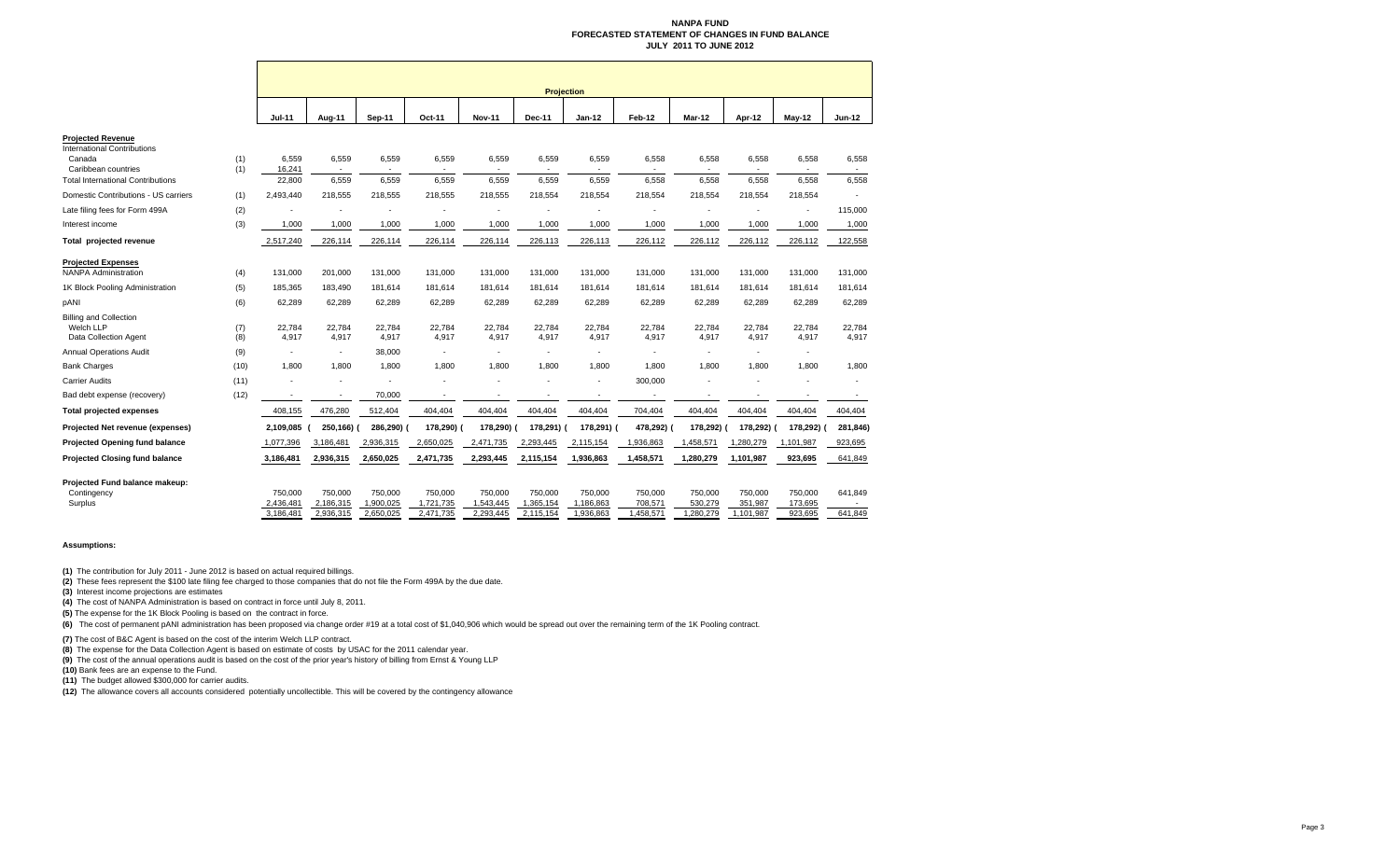### **NANPA FUND CURRENT AND FORECASTED LIABILITIES**

|                                         |                                                                                     |               |                         | Current       |                          |         |         |         |         |         |         |
|-----------------------------------------|-------------------------------------------------------------------------------------|---------------|-------------------------|---------------|--------------------------|---------|---------|---------|---------|---------|---------|
|                                         |                                                                                     |               |                         | <b>May-11</b> | Jun-11                   | Jul-11  | Aug-11  | Sep-11  | Oct-11  | Nov-11  | Dec-11  |
|                                         | <b>NEUSTAR - NANPA Administration contract</b>                                      |               |                         | 130,417       | 131,000                  | 131,000 | 201,000 | 131,000 | 131,000 | 131,000 | 131,000 |
|                                         | - Payment authorized by the FCC on May 3/11, received by Welch May                  |               |                         |               |                          |         |         |         |         |         |         |
| 3/11                                    | April 2011                                                                          | 136,790       |                         |               |                          |         |         |         |         |         |         |
|                                         | - Authorization by the FCC has not been received for payment                        |               |                         |               |                          |         |         |         |         |         |         |
|                                         | May 2011                                                                            |               | \$<br>130,417<br>$\sim$ |               |                          |         |         |         |         |         |         |
|                                         |                                                                                     |               | \$<br>130,417           |               |                          |         |         |         |         |         |         |
| <b>NEUSTAR - Block Pooling contract</b> |                                                                                     |               |                         | 185,365       | 185,365                  | 185,365 | 183,490 | 181,614 | 181,614 | 181,614 | 181,614 |
| 3/11                                    | - Payment authorized by the FCC on May 3/11, received by Welch May                  |               |                         |               |                          |         |         |         |         |         |         |
|                                         | April 2011                                                                          | \$<br>185,365 |                         |               |                          |         |         |         |         |         |         |
|                                         | - Authorization by the FCC has not been received for payment                        |               |                         |               |                          |         |         |         |         |         |         |
|                                         | May 2011                                                                            |               | \$<br>185,365           |               |                          |         |         |         |         |         |         |
|                                         |                                                                                     |               | \$<br>185,365           |               |                          |         |         |         |         |         |         |
| Welch LLP - Billing & Collection Agent  |                                                                                     |               |                         | 22,784        | 22,784                   | 22,784  | 22,784  | 22,784  | 22,784  | 22,784  | 22,784  |
| 10/11                                   | - Payment authorized by the FCC on May 10/11, received by Welch May                 |               |                         |               |                          |         |         |         |         |         |         |
|                                         | April 2011                                                                          | 22,784        |                         |               |                          |         |         |         |         |         |         |
|                                         | - Authorization by the FCC has not been received for payment                        |               |                         |               |                          |         |         |         |         |         |         |
|                                         | May 2011                                                                            |               | \$<br>22,784            |               |                          |         |         |         |         |         |         |
|                                         |                                                                                     |               | \$<br>22,784            |               |                          |         |         |         |         |         |         |
|                                         |                                                                                     |               |                         |               |                          |         |         |         |         |         |         |
| <b>USAC - Data Collection Agent</b>     | - Payment authorized by the FCC on May 18/11, received by Welch April               |               |                         | 4,915         | 4,500                    | 4,917   | 4,917   | 4,917   | 4,917   | 4,917   | 4,917   |
| 4/11                                    | March 2011                                                                          | 6,282         |                         |               |                          |         |         |         |         |         |         |
|                                         | April 2011                                                                          | 4,695         |                         |               |                          |         |         |         |         |         |         |
|                                         |                                                                                     |               |                         |               |                          |         |         |         |         |         |         |
|                                         | - Authorization by the FCC has not been received for payment<br>May 2011 (estimate) |               | 4,915                   |               |                          |         |         |         |         |         |         |
|                                         |                                                                                     |               | 4,915                   |               |                          |         |         |         |         |         |         |
|                                         |                                                                                     |               | \$                      |               |                          |         |         |         |         |         |         |
| <b>Carrier audits</b>                   |                                                                                     |               |                         |               |                          |         |         |         |         |         |         |
|                                         | Ernst & Young LLP- Annual operations audit                                          |               |                         |               |                          |         | ä,      | 38,000  |         |         |         |
| <b>NEUSTAR - pANI administration</b>    |                                                                                     |               | \$<br>$\sim$            |               | 200,000                  | 62,289  | 62,289  | 62,289  | 62,289  | 62,289  | 62,289  |
| <b>Bank Fees</b>                        |                                                                                     |               |                         |               | $\overline{\phantom{a}}$ | 1,800   | 1,800   | 1,800   | 1,800   | 1,800   | 1,800   |
|                                         |                                                                                     |               |                         |               |                          |         |         |         |         |         |         |
|                                         |                                                                                     |               |                         |               |                          |         |         |         |         |         |         |

**Total** 543,649 343,481 408,155 476,280 442,404 404,404 404,404 404,404